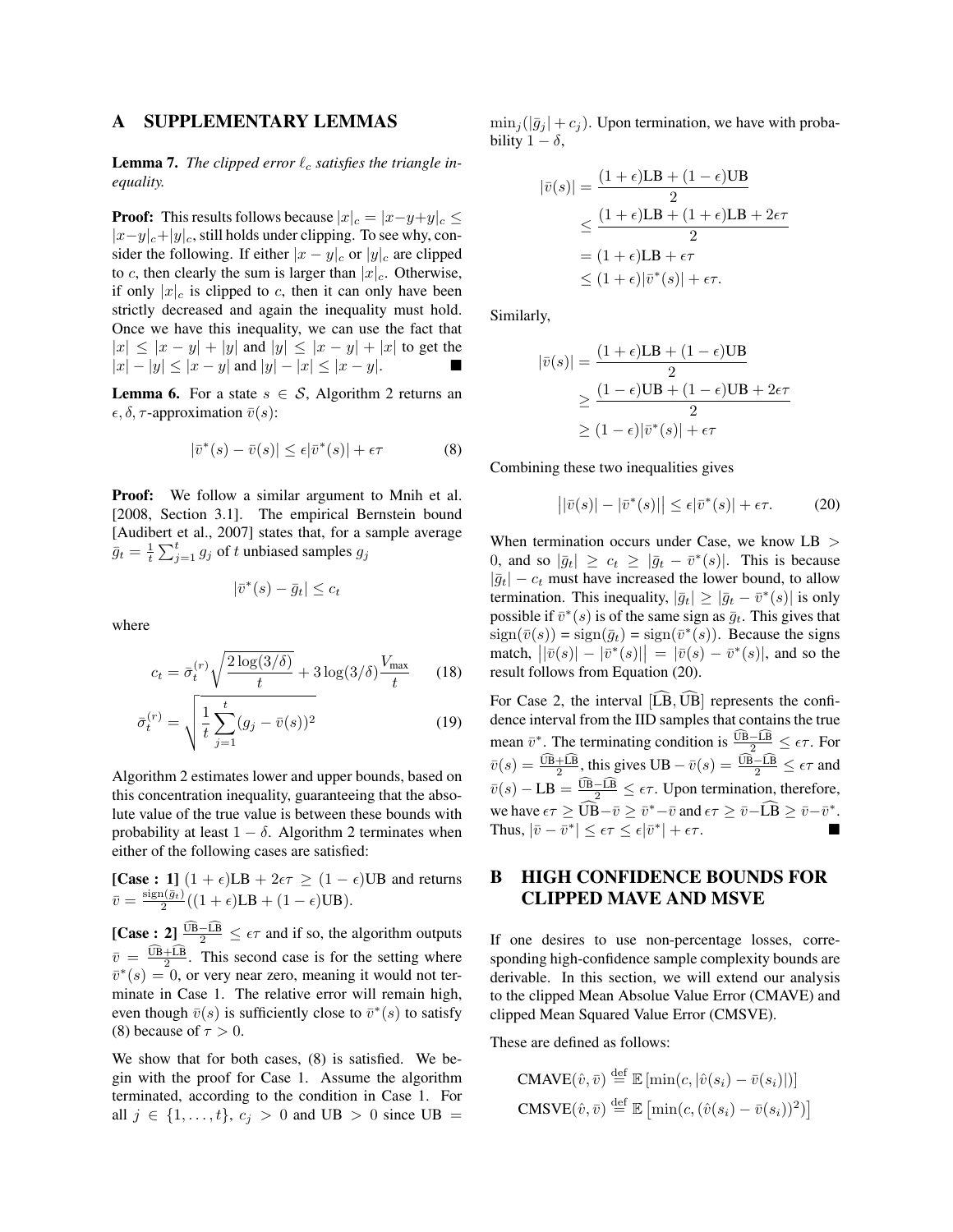Along with their empirical approximations:

$$
\text{CMAVE}(\hat{v}, \bar{v}) \approx \frac{1}{m} \sum_{i=1}^{m} \min(c, |\hat{v}(s_i) - \bar{v}(s_i)|)
$$

$$
\text{CMSVE}(\hat{v}, \bar{v}) \approx \frac{1}{m} \sum_{i=1}^{m} \min(c, (\hat{v}(s_i) - \bar{v}(s_i))^2)
$$

In proving the sample complexity results, we use some of the ideas used in proving Theorem 1. Since both CMAVE and CMSVE are non-percentage losses and do not require a division by the value function, the analysis is greatly simplified. In fact, they no longer require Assumption 2 and, hence, remove the need for EBGStoplike algorithms (1 and 2) presented in Section 4 (which deal with relative errors). Instead of using EBGStop to provide an estimate of the value function, we can simply compute the appropriate number of truncated rollouts (sampled returns) to achieve an estimate of the desired accuracy. These sample complexity numbers are provided in the following analysis.

### B.1 SAMPLE COMPLEXITY ANALYSIS OF CLIPPED MAVE

In this section, we will use  $\ell(\hat{v}, \bar{v})$  to refer CMAVE( $\hat{v}, \bar{v}$ ). Also, the following definitions will be necessary for our analysis:

$$
\ell_c(\hat{v}(s_i), \bar{v}(s_i)) \stackrel{\text{def}}{=} \min(c, |\hat{v}(s_i) - \bar{v}(s_i)|)
$$

$$
\hat{\ell}(\hat{v}, \bar{v}) \stackrel{\text{def}}{=} \frac{1}{m} \sum_{i=1}^m \min(c, |\hat{v}(s_i) - \bar{v}(s_i)|)
$$

$$
\ell(\hat{v}, \bar{v}) \stackrel{\text{def}}{=} \mathbb{E}[\hat{\ell}(\hat{v}, \bar{v})]
$$

We also define similar quantities replacing  $\bar{v}$  with  $v^*$ in the above definitions. Below, we present the sample complexity bound for CMAVE.

**Theorem 8.** Let  $\{s_1, \ldots, s_m\}$  be states sampled I.I.D *according to d and that the number of rollouts for each state be n. Let*  $\bar{\sigma}_i$  *be the standard deviation of the rollouts for state i.*

With probability at least  $1 - \delta$  the following bound for *clipped MAVE holds:*

$$
\left| \ell(\hat{v}, v^*) - \hat{\ell}(\hat{v}, \bar{v}) \right| \le \sqrt{\frac{\log(4K/\delta)c^2}{2m}} + \zeta. \tag{21}
$$

$$
for \quad \zeta = 3R_{max} \left( \frac{1 - \gamma^l}{1 - \gamma} \right) \frac{\log(6m/\delta)}{n} + \frac{\sum_{i=1}^{m} \bar{\sigma}_i}{m} \sqrt{\frac{2 \log(6m/\delta)}{n}} + R_{max} \frac{\gamma^l}{1 - \gamma}.
$$

**Proof:** Similar to Theorem 1, we start by bounding  $\left| \ell(\hat{v}, v^*) - \hat{\ell}(\hat{v}, \bar{v}) \right|$ :

$$
\left| \ell(\hat{v}, v^*) - \hat{\ell}(\hat{v}, \bar{v}) \right| \leq \left| \ell(\hat{v}, v^*) - \hat{\ell}(\hat{v}, v^*) \right|
$$

$$
+ \left| \hat{\ell}(\hat{v}, v^*) - \hat{\ell}(\hat{v}, \bar{v}) \right|
$$

The first term is bounded by Hoeffding's inequality in Lemma 2 with probability at least  $1 - \delta/2$  which gives:

$$
\left| \ell(\hat{v}, v^*) - \hat{\ell}(\hat{v}, v^*) \right| \le \sqrt{\frac{\log(4K/\delta)c^2}{2m}}
$$

The second term is bounded in the following way:

$$
\left| \hat{\ell}(\hat{v}, v^*) - \hat{\ell}(\hat{v}, \bar{v}) \right|
$$
  

$$
\leq \frac{1}{m} \sum_{i=1}^m |\ell_c(\hat{v}(s_i), v^*(s_i)) - \ell_c(\hat{v}(s_i), \bar{v}(s_i))|
$$

We can bound each one of these terms as follows:

$$
|\ell_c(\hat{v}(s_i), v^*(s_i)) - \ell_c(\hat{v}(s_i), \bar{v}(s_i))|
$$
  
\n=  $|\min(c, |\hat{v}(s_i) - v^*(s_i)|) - \min(c, |\hat{v}(s_i) - \bar{v}(s_i)|)|$   
\n $\leq \max \left( \left| \min(c, |\hat{v}(s_i) - \bar{v}(s_i)| + |\bar{v}(s_i) - v^*(s_i)|) - \min(c, |\hat{v}(s_i) - \bar{v}(s_i)|) \right|, \left| \min(c, |\hat{v}(s_i) - v^*(s_i)|) - \min(c, |\hat{v}(s_i) - v^*(s_i)| + |\bar{v}(s_i) - v^*(s_i)|) \right| \right)$   
\n $\leq |\bar{v}(s_i) - v^*(s_i)| \leq |\bar{v}(s_i) - \bar{v}^*(s_i)| + |\bar{v}^*(s_i) - v^*(s_i)|$   
\n $\leq \zeta.$  (22)

Now, we need to find an expression of  $\zeta$ . The term  $|\bar{v}(s_i) - \bar{v}^*(s_i)|$  can be bounded using the empirical bernstein inequality for random variables with range:  $\frac{1-\gamma^l}{l}$  $1-\gamma$ ! . This leads us to a bound:  $|\bar{v}(s_i) - \bar{v}^*(s_i)| \leq$  $3R_{\text{max}}\left(\frac{1-\gamma^l}{1-\gamma^l}\right)$  $1-\gamma$  $\log(6m/\delta)$  $\frac{\partial}{\partial n}$  +  $\bar{\sigma}_i$  $\sqrt{2 \log(6m/\delta)}$  $\frac{n(n+1)}{n}$ . The second term can be bounded based on the proof of Lemma 5:  $|\bar{v}^*(s_i) - v^*(s_i)| \leq R_{\text{max}}$  $\gamma^l$  $\frac{1}{1-\gamma}$ . This gives us  $\zeta = 3R_{\text{max}} \left( \frac{1 - \gamma^l}{1 - \gamma^l} \right)$  $1-\gamma$  $\log(6m/\delta)$  $\frac{n}{n}$  +  $\frac{\sum_{i=1}^m \bar{\sigma}_i}{m}$  $\sqrt{2 \log(6m/\delta)}$  $\frac{n}{n}$  +  $R_{\text{max}}$  $\gamma^l$  $\frac{1}{1-\gamma}$ . We finish the proof by pointing out that due to using hoeffding bound

twice with error probability of atmost  $\delta/2$  and due to the union bound (to ensure that the bound holds for all *m* states), the probability that the final bound holds is with at least  $1 - \delta$ .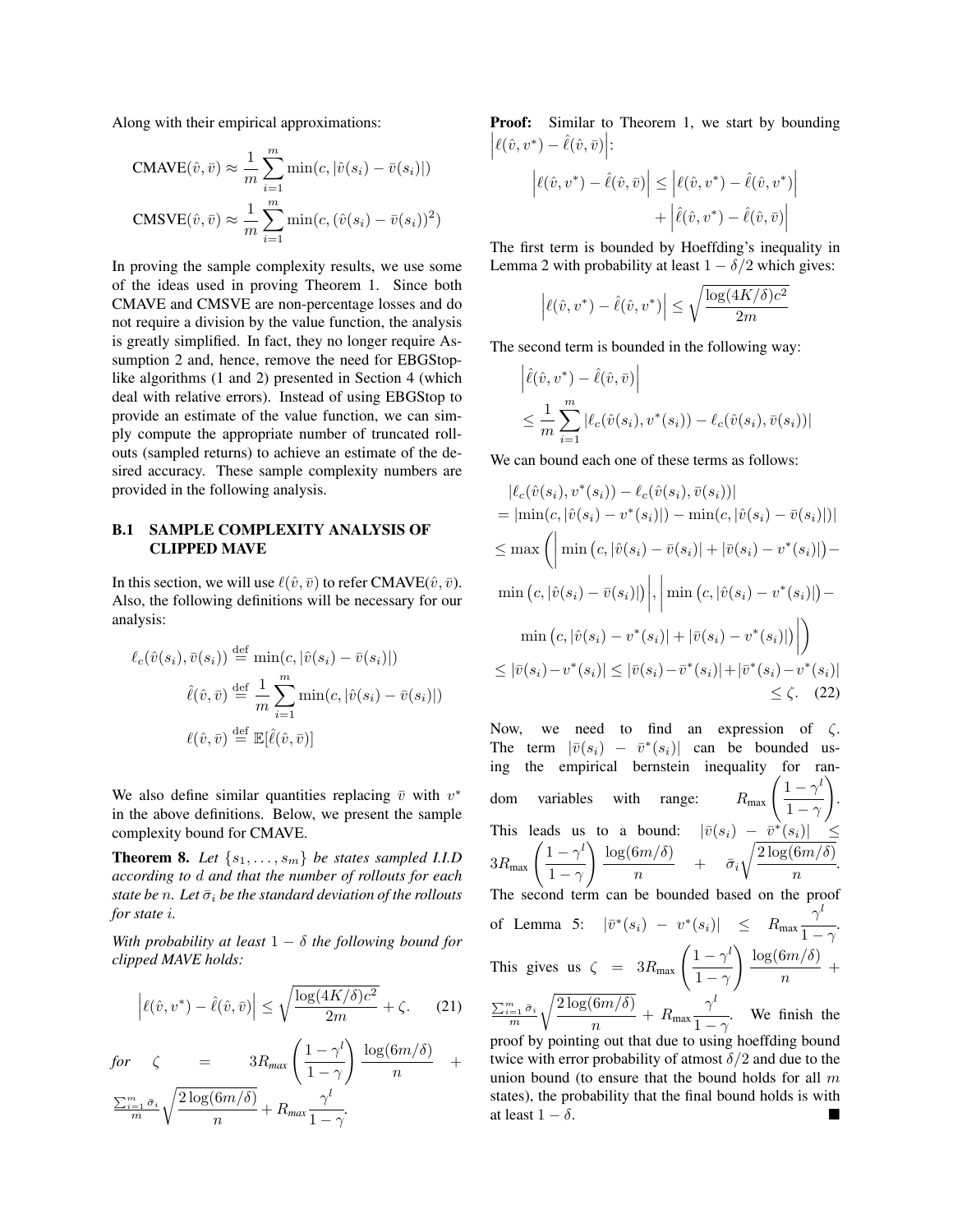#### B.2 SAMPLE COMPLEXITY ANALYSIS OF CLIPPED MSVE

In this section, we will use  $\ell(\hat{v}, \bar{v})$  to refer CMSVE( $\hat{v}, \bar{v}$ ). Also, the following definitions will be necessary for our analysis:

$$
\ell_c(\hat{v}(s_i), \bar{v}(s_i)) \stackrel{\text{def}}{=} \min(c, (\hat{v}(s_i) - \bar{v}(s_i))^2)
$$

$$
\hat{\ell}(\hat{v}, \bar{v}) \stackrel{\text{def}}{=} \frac{1}{m} \sum_{i=1}^m \min(c, (\hat{v}(s_i) - \bar{v}(s_i))^2)
$$

$$
\ell(\hat{v}, \bar{v}) \stackrel{\text{def}}{=} \mathbb{E}[\hat{\ell}(\hat{v}, \bar{v})]
$$

Similarly, in the above definitions,  $v^*$  can be used instead of  $\bar{v}$ . Below, we present the sample complexity bound for CMSVE.

**Theorem 9.** Let  $\{s_1, \ldots, s_m\}$  be states sampled I.I.D *according to d and that the number of rollouts for each state be n. Let*  $\bar{\sigma}_i$  *be the standard deviation of the rollouts for state i.*

*With probability at least*  $1 - \delta$  *the following bound for clipped MSVE holds:*

$$
\left| \ell(\hat{v}, v^*) - \hat{\ell}(\hat{v}, \bar{v}) \right| \le \sqrt{\frac{\log(4K/\delta)c^2}{2m}} + \zeta \qquad (23)
$$

$$
\begin{array}{rcl}\nfor & \zeta & = & 3R_{\text{max}}^2 \left( \frac{1 - \gamma^l}{1 - \gamma} \right)^2 \frac{\log(6m/\delta)}{n} \\
& \frac{\sum_{i=1}^m \bar{\sigma}_i}{m} \sqrt{\frac{2\log(6m/\delta)}{n}} + R_{\text{max}}^2 \left( \frac{\gamma^l}{1 - \gamma} \right)^2\n\end{array}
$$

**Proof:** Similar to Theorem 1, we start by bounding  $\left| \ell(\hat{v}, v^*) - \hat{\ell}(\hat{v}, \bar{v}) \right|$ :

$$
\left| \ell(\hat{v}, v^*) - \hat{\ell}(\hat{v}, \bar{v}) \right| \le \left| \ell(\hat{v}, v^*) - \hat{\ell}(\hat{v}, v^*) \right|
$$

$$
+ \left| \hat{\ell}(\hat{v}, v^*) - \hat{\ell}(\hat{v}, \bar{v}) \right|
$$

The first term is bounded by Hoeffding's inequality in Lemma 2 with probability at least  $1 - \delta/2$  which gives:

$$
\left| \ell(\hat{v},v^*) - \hat{\ell}(\hat{v},v^*) \right| \le \sqrt{\frac{\log(4K/\delta)c^2}{2m}}
$$

The second term is bounded in the following way:

$$
\left| \hat{\ell}(\hat{v}, v^*) - \hat{\ell}(\hat{v}, \bar{v}) \right|
$$
  

$$
\leq \frac{1}{m} \sum_{i=1}^m \left| \ell_c(\hat{v}(s_i), v^*(s_i)) - \ell_c(\hat{v}(s_i), \bar{v}(s_i)) \right|
$$

We can bound each one of these terms as follows:

$$
\begin{aligned} |\ell_c(\hat{v}(s_i), v^*(s_i)) - \ell_c(\hat{v}(s_i), \bar{v}(s_i))| \\ &= \left| \min(c, (\hat{v}(s_i) - v^*(s_i))^2) - \min(c, (\hat{v}(s_i) - \bar{v}(s_i))^2) \right| \\ &\leq \max \left( \left| \min(c, |\hat{v}(s_i) - \bar{v}(s_i)|^2 + |\bar{v}(s_i) - v^*(s_i)|^2) - \min(c, |\hat{v}(s_i) - \bar{v}(s_i)|^2) \right|, \left| \min(c, |\hat{v}(s_i) - v^*(s_i)|^2) - \min(c, |\hat{v}(s_i) - v^*(s_i)|^2 + |\bar{v}(s_i) - v^*(s_i)|^2) \right| \right) \\ &\leq |\bar{v}(s_i) - \bar{v}^*(s_i)|^2 + |\bar{v}^*(s_i) - v^*(s_i)|^2 \leq \zeta \end{aligned}
$$
 (24)

The first inequality is due to  $|a - b|^2 \leq (|a - c| +$  $|c - b|$ <sup>2</sup> and this implies  $|a - b|^2 \leq |a - c|^2 + c$  $|c - b|^2 \leq (|a - c| + |c - b|)^2$ . The range of  $\bar{v}$  is  $R_{\text{max}}^2 \left( \frac{1 - \gamma^l}{1 - \gamma^l} \right)$  $1-\gamma$  $\setminus^2$ . Now, using the empirical bernstein inequality, we can follow the proof technique in Theorem 8 to show that  $\zeta = 3R_{\text{max}}^2 \left( \frac{1 - \gamma^l}{1 - \gamma^l} \right)$  $1-\gamma$  $\int_{0}^{2} \log(6m/\delta)$  $\frac{n}{n}$  +  $\frac{\sum_{i=1}^m \bar{\sigma}_i}{m}$  $\sqrt{2 \log(6m/\delta)}$  $\sqrt{\frac{6m/\delta}{n}} + R_{\text{max}}^2 \left( \frac{\gamma^l}{1 - \gamma^l} \right)$  $1-\gamma$  $\setminus^2$ .

We finish the proof similarly to conclude that the final bound holds with probability at least  $1 - \delta$  due to the application of hoeffding's bound twice with error probability of atmost  $\delta/2$  and due to the union bound.

# C SAMPLE COMPLEXITY ANALYSIS OF UNCLIPPED LOSSES

Sometimes, one may prefer to consider unclipped losses. Here, we will present sample complexity bounds for the Mean Absolute Value Error (MAVE) and the Mean Squared Value Error (MSVE). To derive meaningful bounds for unbounded random variables, we need to impose other assumptions. There are various options but we choose to explore one: using sub-exponential random variables. With this assumption, the proof techniques mostly follow from those in Section B of the appendix. Below we briefly discuss sub-exponential random variables and illustrate how one can derive the corresponding concentration bounds.

#### C.1 SUB-EXPONENTIAL CONCENTRATION ANALYSIS

It is well known that for unbounded random variables, finite high probability bounds are not derivable unless it is possible to assume a bound on the moment generating function. One way to derive a meaningful bound is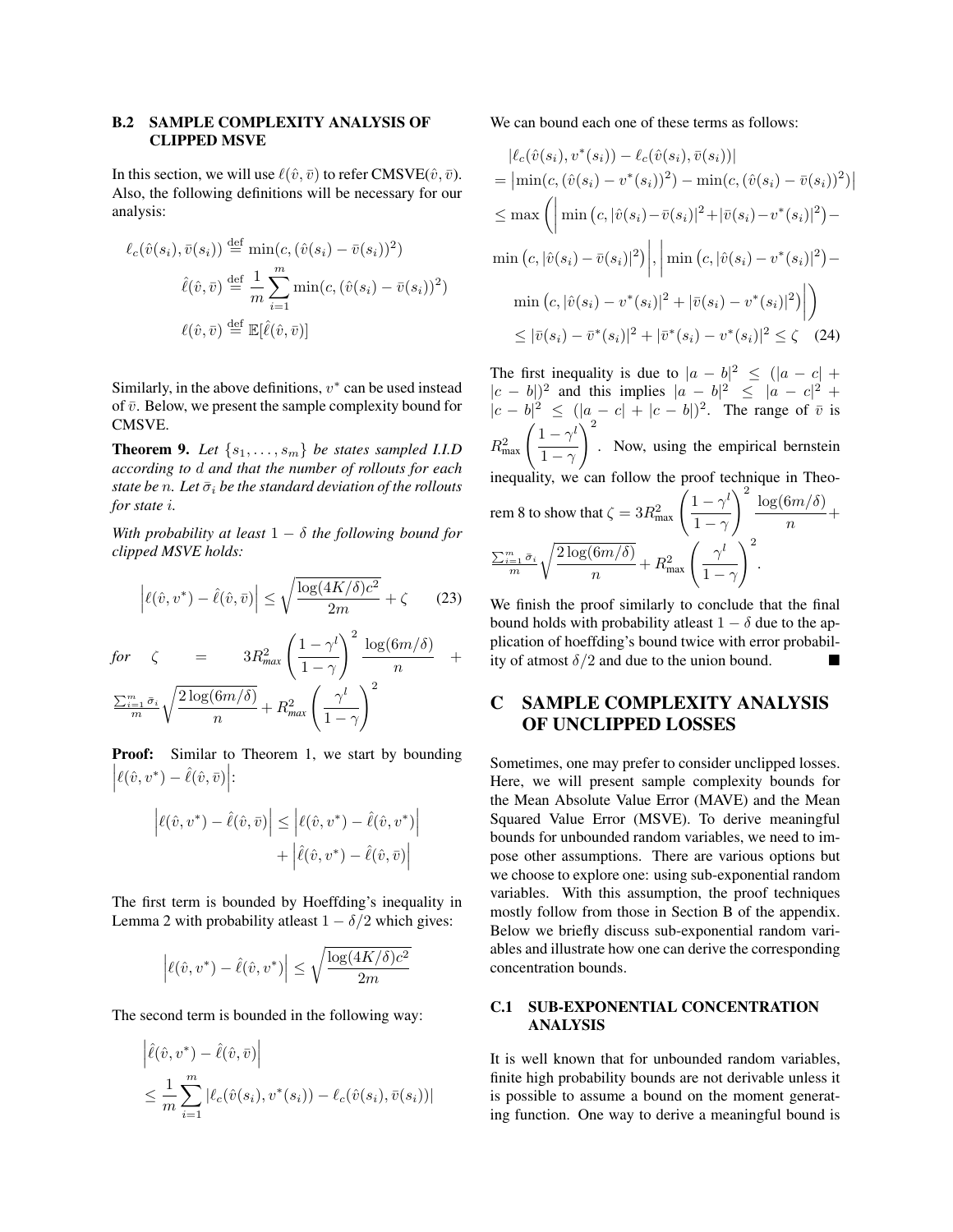to assume that the tails of the random variable's distribution decay exponentially. If we know the tail decay like a Gaussian distribution, sub-gaussianity is a common assumption. A weaker assumption is sub-exponentiality, which only requires that the moment generating function exists. The Laplace and exponential distributions are two such common fat-tailed distributions. In this section, we will assume that the loss random variable is subexponential and derive finite sample complexity bounds. For completeness, we provide the necessary definitions.

Definition C.1. A sub-gaussian random variable *X* with mean  $\mu = \mathbb{E}[X]$  and parameters  $\sigma \geq 0$  has the following bound on its moment generating function (MGF):

$$
\mathbb{E}[e^{\lambda(X-\mu)}] \le e^{\frac{\sigma^2 \lambda^2}{2}} \quad \forall \lambda \in \mathbb{R} \tag{25}
$$

Definition C.2. A sub-exponential random variable *X* with mean  $\mu = \mathbb{E}[X]$  and parameters  $\alpha, \beta \geq 0$  has the following bound on its moment generating function:

$$
\mathbb{E}[e^{\lambda(X-\mu)}] \le e^{\frac{\alpha^2\lambda^2}{2}} \quad \forall |\lambda| \le \beta \tag{26}
$$

Note that all sub-gaussian RVs are sub-exponential with  $\alpha = \sigma$  and  $\beta = \infty$ , but not all sub-exponential RVs are sub-gaussian. For example, the gaussian distribution is a sub-exponential RV with  $\alpha$  being the standard deviation and  $\beta = \infty$ . Thus, if the loss is known to be subgaussian, one can still use the sub-exponential concentration bound. Below, in Theorem 10, we present a concentration bound for sub-exponential random variables.

Theorem 10. *If X<sup>i</sup> are I.I.D sub-exponential RVs with parameters*  $(\alpha, \beta)$  *as defined in Definition C.2, then the following concentration bound holds:*

$$
Pr\left[\left|\frac{1}{n}\sum_{i=1}^{n}X_{i}-\mu\right|\geq t\right] \leq 2e^{-\frac{nt^{2}}{2\alpha^{2}}}
$$
 for  $0 < t < \alpha^{2}\beta$   

$$
Pr\left[\left|\frac{1}{n}\sum_{i=1}^{n}X_{i}-\mu\right|\geq t\right] \leq 2e^{-\frac{nt\beta}{2}}
$$
 for  $t > \alpha^{2}\beta$ 

**Proof:** For  $\lambda \geq 0$ ,

$$
Pr\left[\frac{\sum_{i=1}^{n} X_i}{n} - \mu \ge t\right] = Pr\left[e^{\lambda \left(\frac{\sum_{i=1}^{n} X_i}{n} - \mu\right)} \ge e^{\lambda t}\right]
$$

$$
\le \frac{E\left[e^{\lambda \left(\frac{\sum_{i=1}^{n} X_i}{n} - \mu\right)}\right]}{e^{\lambda t}}
$$

$$
= \frac{E\left[e^{\lambda \left(\frac{\sum_{i=1}^{n} (X_i - \mu)}{n}\right)}\right]}{\prod_{i=1}^{n} e^{\frac{\lambda t}{n}}}
$$

$$
= \prod_{i=1}^{n} \left(\frac{E\left[e^{\lambda \left(\frac{(X_i - \mu)}{n}\right)}\right]}{e^{\frac{\lambda t}{n}}}\right).
$$

We used Markov's inequality and the last equality is due to the independence of  $X_i$ . Now, we can bound the moment generating function of each  $X_i$  using the subexponential RV's property (Definition C.2).

$$
\therefore \frac{E[e^{\lambda(X_i - \mu)/n}]}{e^{\lambda t/n}} \le e^{\frac{0.5\alpha^2\lambda^2 - \lambda t}{n}}
$$

Optimizing over  $\lambda$  will result in the tightest bound possible. The minimum of  $\frac{0.5\alpha^2\lambda^2 - \lambda t}{n}$  is reached at  $\lambda = \frac{t}{\alpha^2}$ . Replacing  $\lambda$ , we arrive at the expression:  $-\frac{t^2}{2\alpha^2}$ . By definition  $\lambda < \beta$ , which results in  $t < \alpha^2 \beta$ . As a result, the following bound for  $t \in (0, \alpha^2 \beta)$  has to hold:

$$
\frac{E[e^{\lambda(X_i-\mu)/n}]}{e^{\lambda t/n}} \le e^{-\frac{t^2}{2\alpha^2}}
$$
\n
$$
\left| \prod_{i=1}^n \left( \frac{E\left[e^{\lambda\left(\frac{(X_i-\mu)}{n}\right)}\right]}{e^{\frac{\lambda t}{n}}}\right) \right| \le \prod_{i=1}^n e^{-\frac{t^2}{2\alpha^2}} = e^{-\frac{nt^2}{2\alpha^2}}
$$

The same argument follows for the lower tail and by the union bound we conclude that  $Pr\left[\left|\frac{\sum_{i=1}^{n} X_i}{n} - \mu\right| \ge t\right] \le 2e^{-\frac{nt^2}{2\alpha^2}}$ . For  $t \ge \alpha^2\beta$ ,  $\overline{\phantom{a}}$ the function  $0.5\alpha^2\lambda^2 - \lambda t$  decreases monotonously as  $\lambda$  increases since the gradient:  $\lambda \alpha^2$  – t is negative for  $0 \leq \lambda < \beta$ ,  $t \geq \alpha^2 \beta$  and thus the minimum is reached at  $\lambda = \beta$ . So,  $0.5\alpha^2\lambda^2 - \lambda t < -\beta t + \frac{\beta^2\alpha^2}{2} \le -\beta t + \frac{\beta t}{2} = -\frac{\beta t}{2}.$ The last inequality is due to  $t \ge \alpha^2 \beta$ . For  $t > \alpha^2 \beta$ , the strict inequality becomes an inequality, resulting in  $\frac{E[e^{\lambda(X_i-\mu)/n}]}{e^{\lambda t/n}} \leq e^{-\frac{t\beta}{2}}$ . Using the same argument for the confidence bound for the case that  $t < \alpha^2 \beta$ , we conclude the proof.

A key point to notice in Theorem 10 is that subexponential variables exhibit gaussian-like tail decay for a small deviation *t* in contrast to a slower fat tailed decay for larger *t*. Also, note that a given distribution may be sub-exponential with multiple settings of  $\alpha$  and  $\beta$ . To obtain the best concentration bounds, we would want to optimize these parameters, a task which will depend on the exact distribution being considered.

 $\blacksquare$ 

To give an example of how one can prove subexponentiality of random variables, we analyze the Laplace distribution.

**Definition C.3.** (Laplace MGF) If  $X \sim \text{Lap}(\mu, b)$ with probability density function  $= \frac{1}{2b}e^{\frac{|x-\mu|}{b}}$ , then  $\mathbb{E}[e^{\lambda(X-\mu)}] = \frac{1}{1-b^2\lambda^2}$  for  $|\lambda| < \frac{1}{b}$ 

**Proposition 11.** *If*  $X \sim Lap(\mu, b)$ , then  $X$  *is a subexponential RV with*  $\alpha = b\sqrt{5.12}$  *and*  $\beta = \frac{\sqrt{0.9}}{b}$ .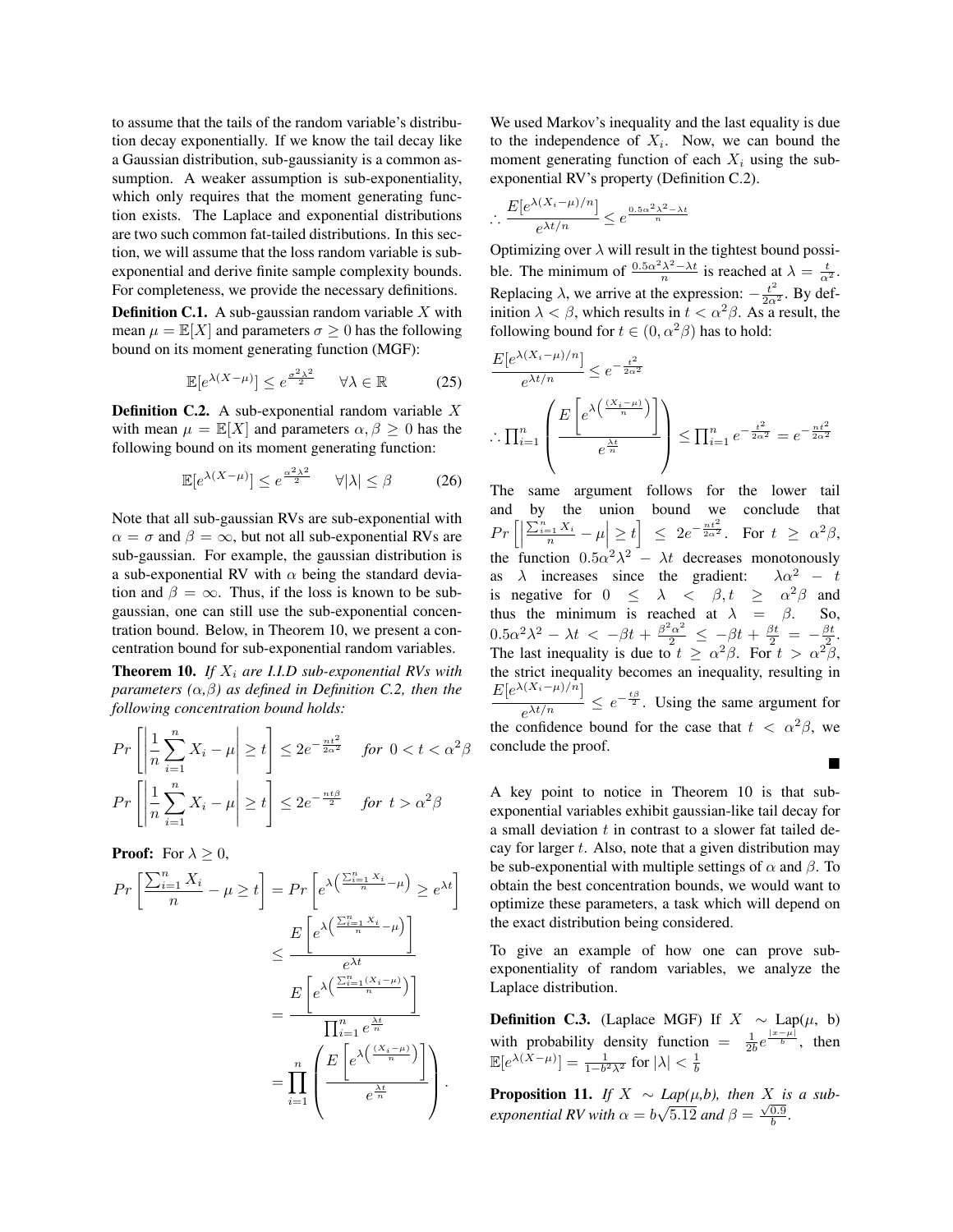**Proof:** Notice that  $\frac{1}{1-x} \leq e^{2.56x}$  for  $0 \leq x \leq 0.9$ .<br>The second inequality comes from basic calculations that conclude  $e^{2.55x} \approx \frac{1}{1-x}$  for  $x = 0.9$ ,  $e^{2.56x} > \frac{1}{1-x}$ and the fact that  $e^{2.56x}$  is always above the function  $\frac{1}{1-x}$ for  $0 \leq x \leq 0.9$ . Based on the above inequality, for  $X \sim \text{Lap}(\mu, \mathbf{b}), \ \mathbb{E}[e^{\lambda(X-\mu)}] = \frac{1}{1-b^2\lambda^2} \leq e^{2.56b^2\lambda^2}$ =  $e^{\frac{(\sqrt{5.12}b)^2\lambda^2}{2}}$ . Thus,  $\mathbb{E}[e^{\lambda(X-\mu)}] \leq e^{\frac{\alpha^2\lambda^2}{2}}$  for  $\alpha = b\sqrt{5.12}$ and  $|\lambda| < \beta = \frac{\sqrt{0.9}}{b}$ . This concludes the proof.

Note that these constants for  $\alpha$  and  $\beta$  were not optimized in the above proof and the given values are only one parameter setting out of (infinitely) many that show that the Laplace distribution is sub-exponential.

## C.2 SAMPLE COMPLEXITY ANALYSIS OF UNCLIPPED MAVE

In this section we assume that the loss is a subexponential random variable. Following the proof of Theorem 8, it is not hard to notice that the only difference will be replacing the Hoeffding's confidence bound with the sub-exponential concentration bound. The following corollary states the result.

**Corollary 2.** Let  $\{s_1, \ldots, s_m\}$  be states sampled I.I.D *according to d and that the number of rollouts for each state be n.*

*If the loss is a sub-exponential random variable with parameters*  $\alpha$  *and*  $\beta$ , *with probability at least*  $1 - \delta$  *the following bound for unclipped MAVE holds:*

$$
\left| \ell(\hat{v}, v^*) - \hat{\ell}(\hat{v}, \bar{v}) \right| \le t + \zeta.
$$
 (27)

$$
\begin{array}{ll}\nfor & \zeta & = 3R_{\text{max}} \left( \frac{1 - \gamma^l}{1 - \gamma} \right) \frac{\log(6m/\delta)}{n} + \\
\frac{\sum_{i=1}^m \bar{\sigma}_i}{m} \sqrt{\frac{2\log(6m/\delta)}{n}} + R_{\text{max}} \frac{\gamma^l}{1 - \gamma} \\
\text{Let } \sigma_1 & = \alpha \sqrt{\frac{2\log(4K/\delta)}{m}} \text{ and } \sigma_2 = \frac{2\log(4K/\delta)}{\beta m}. \text{ If}\n\end{array}
$$

 $0 < \sigma_1 \leq \alpha^2 \beta$  and  $0 < \sigma_2 \leq \alpha^2 \beta$ , then  $t = \sigma_1$ . If  $\sigma_1 > \alpha^2 \beta$  and  $\sigma_2 > \alpha^2 \beta$ , then  $t = \sigma_2$ .

**Proof:** Let  $X_i$  be the empirical loss for each state *i* and the mean loss be  $\mu$ . Due to Theorem 10, for *K* different empirical loss mean estimates and for  $0 < \sigma_1 \leq \alpha^2 \beta$ , setting  $Pr\left[\left|\frac{1}{m}\sum_{i=1}^{m}X_i - \mu\right| \geq \sigma_1\right] \leq 2e^{-\frac{m\sigma_1^2}{2\alpha^2}} = \delta/2K,$ gives us  $\sigma_1 = \alpha$  $\sqrt{2 \log(4K/\delta)}$  $\frac{(n-1)^{n}}{m}$ .

For  $\sigma_2 > \alpha^2 \beta$ , setting  $Pr\left[ \left| \frac{1}{m} \sum_{i=1}^m X_i - \mu \right| \ge \sigma_2 \right] \le$  $2e^{-\frac{m\sigma_2\beta}{2}} = \delta/2K$ , gives us  $\sigma_2 = \frac{2\log(4K/\delta)}{\beta m}$ .

Based on the conditions for  $\sigma_1$  and  $\sigma_2$  to be valid, *t* is chosen accordingly. Thus, using union bound over *K* empirical loss mean estimates, the total error probability is at most  $\delta/2$ . The rest of the results regarding  $\zeta$  follows from Theorem 8 since the bounding technique in its proof does not rely on clipping even though the loss is clipped. This later part gives an error probability of at most  $\delta/2$  and so the total error probability is at most  $\delta$ .  $\blacksquare$ 

### C.3 SAMPLE COMPLEXITY ANALYSIS OF UNCLIPPED MSVE

**Corollary 3.** Let  $\{s_1, \ldots, s_m\}$  be states sampled I.I.D *according to d and that the number of rollouts for each state be n.*

*If the loss is a sub-exponential random variable with parameters*  $\alpha$  *and*  $\beta$ , *with probability at least*  $1 - \delta$  *the following bound for unclipped MSVE holds:*

$$
\left| \ell(\hat{v}, v^*) - \hat{\ell}(\hat{v}, \bar{v}) \right| \le t + \zeta.
$$
 (28)

$$
for \quad \zeta = 3R_{max}^2 \left(\frac{1-\gamma^l}{1-\gamma}\right)^2 \frac{\log(6m/\delta)}{n} + \frac{\sum_{i=1}^m \bar{\sigma}_i}{m} \sqrt{\frac{2\log(6m/\delta)}{n}} + R_{max}^2 \left(\frac{\gamma^l}{1-\gamma}\right)^2
$$

Let 
$$
\sigma_1 = \alpha \sqrt{\frac{2 \log(4K/\delta)}{m}}
$$
 and  $\sigma_2 = \frac{2 \log(4K/\delta)}{\beta m}$ . If  
  $0 < \sigma_1 \leq \alpha^2 \beta$  and  $0 < \sigma_2 \leq \alpha^2 \beta$ , then  $t = \sigma_1$ . If  
  $\sigma_1 > \alpha^2 \beta$  and  $\sigma_2 > \alpha^2 \beta$ , then  $t = \sigma_2$ .

Proof: The same argument from Corollary 2 is applied here for choosing *t* appropriately. Similarly, the rest of the results regarding  $\zeta$  follows from Theorem 9 since the bounding technique in its proof does not rely on clipping even though the loss is clipped.  $\blacksquare$ 

## D ALGORITHM DETAILS

In this section, we provide additional details on the pseudocode in the main body, as well as providing the replacement for Algorithm 2 for other the losses discussed in the appendix.

#### D.1 Sampling returns

To sample the returns to satisfy Assumption 1 for the discounted setting, we provide Algorithm 3. We use the result in Lemma 3 to ensure Assumption 1 is satisfied.

There are a few other details that warrant explanation in the pseudocode for Algorithm 2. The trajectory rollouts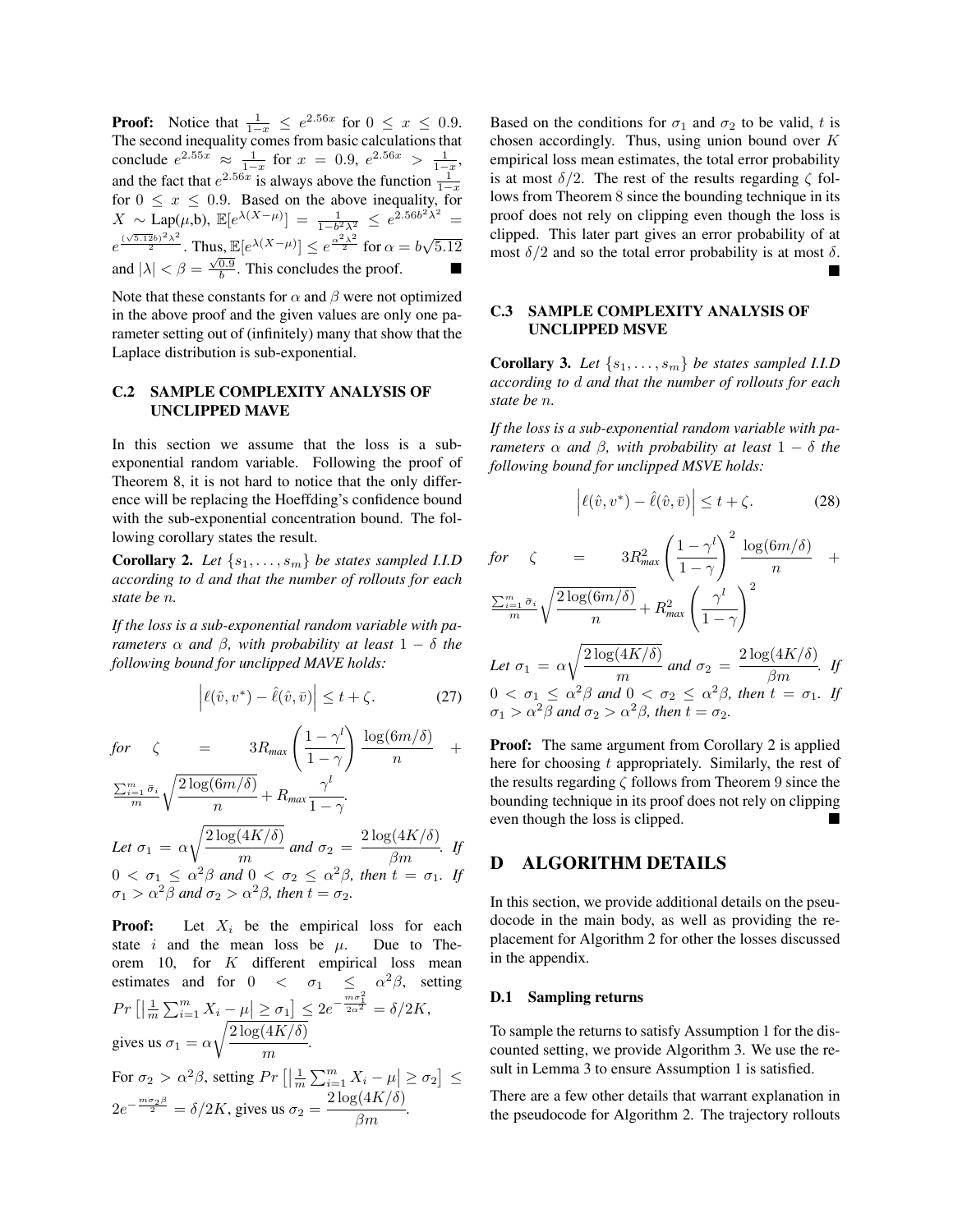Algorithm 3 Sample truncated return to satisfy Assumption 1

- 1:  $\triangleright$  Input  $\epsilon, \delta, \tau, \gamma$ , state *s*
- 2:  $\triangleright$  Output a sampled return, *g*
- 3:  $p_{\gamma} = 1$
- 4:  $g \leftarrow 0$
- 5:  $s_0 \leftarrow s$
- 6: **while**  $p_{\gamma} > \epsilon (1 \gamma)/R_{\text{max}}$  do<br>7: Sample next  $s_{k+1}, r_{k+1}, s_{k+1}$
- Sample next  $s_{k+1}, r_{k+1}$ , sampling the action according to  $\pi(\cdot|s_k)$
- 8:  $g \leftarrow g + p_{\gamma} r_{k+1}$ <br>9:  $p_{\gamma} \leftarrow p_{\gamma} \gamma$
- 9:  $p_{\gamma} \leftarrow p_{\gamma} \gamma$ <br>**return** *g*
- 

Algorithm 4 Empirical confidence interval using bootstrapping

- 1:  $\triangleright$  Input number of sets to sample *k* (e.g., k = 1000), and iteration *j*.
- 2:  $\delta' \leftarrow \frac{3}{(3/d_h)^\alpha} \cdot 100$
- 3:  $D \leftarrow$  randomly sample *k* sets of size *j* from the empirical distribution *F*ˆ
- 4:  ${g_1, \ldots, g_k} \leftarrow$  compute the means from the sets in *D*
- 5:  $c_{\delta'} \leftarrow$  the  $\delta'$ 'th percentile from  $\{g_1, \ldots, g_k\}$
- 6:  $c_{100-\delta'} \leftarrow$  the  $(100 \delta')$ 'th percentile from *{g*1*,...,gk}*
- 7:  $c_j \leftarrow \max(c_{\delta'}, c_{100-\delta'})$
- 8: LB  $\leftarrow$  max(LB,  $|\bar{g}| c_i$ )

9: 
$$
UB \leftarrow min(UB, |\bar{g}| + c_j)
$$

are of the appropriate lengths given by Lemma 5 to ensure the error due to truncation is sufficiently small. For the empirical Bernstein inequality, we need to estimate the mean and variance of the sample truncated returns. We use a numerically stable approach to compute this sample mean and standard deviation, using Welford's algorithm [Welford, 1962].

#### D.2 Sampling algorithm for CMAVE, CMSVE, MAVE and MSVE

In this section, we present an incremental sampling algorithm (Algorithm 5) that can be used to sample states with their values and hence guarantee that the high probability errors of sub-exponential MAVE, MSVE and clipped MAVE, MSVE are bounded by a desired preset amount  $\epsilon$ . This algorithm would be called in Algorithm 1, in place of Algorithm 2. Since a given error can be satisfied with different combinations of *m* the number of sampled states—and *n*—the number of rollouts per state—one option for MSVE and MAVE is to pick *m* such that the error contributed by the subAlgorithm 5 High confidence  $\bar{v}$  estimator for clipped losses

- 1:  $\triangleright$  Input  $\epsilon, \delta, m, K, \alpha, \beta$
- 2:  $\triangleright$  Compute the values  $\bar{v}$  once offline and store for repeated use.
- 3:  $\triangleright$  If using CMAVE/MAVE, set  $V_{\text{max}}$  $R_{\text{max}}\left(\frac{1-\gamma^l}{1-\gamma^l}\right)$  $1-\gamma$ !
- 4:  $\triangleright$  If  $\overline{ }$  using  $\overline{ }$  CMSVE/MSVE, set  $V_{\text{max}}$  $R_{\text{max}}^2 \left( \frac{1 - \gamma^l}{1 - \gamma^l} \right)$  $\setminus^2$

 $1-\gamma$ 5:  $\triangleright$  If using MAVE/MSVE, set  $m = \lceil \frac{2 \log(4K/\delta)}{\alpha^2 \beta^2} \rceil$  and

$$
\zeta \leftarrow \epsilon - \alpha \sqrt{\frac{2 \log(4K/\delta)}{m}}
$$

- 6:  $\triangleright$  Else for CMAVE/CMSVE:  $\zeta \leftarrow \epsilon \sqrt{\frac{\log(4K/\delta)c^2}{2m}}$ 2*m*
- 7:  $\triangleright$  For states  $i = 1, ..., m$  initialize:
- 8:  $\bar{g}_i \leftarrow 0, M_i \leftarrow 0$ 9:  $j_i \leftarrow 1, h_i \leftarrow 0, \alpha_i \leftarrow 1, x_i \leftarrow 1$ 10:  $\beta \leftarrow 1.1, p \leftarrow 1.1, \zeta \leftarrow \epsilon - \sqrt{\frac{\log(4K/\delta)c^2}{2m}}$ 2*m* 11: while True do 12: **for**  $i \in \{1, ..., m\}$  **do**<br>13:  $q_i \leftarrow$  Sampled re 13:  $g_i \leftarrow$  Sampled return from state *i* of length *l*<br>14:  $\Delta_i \leftarrow q_i - \bar{q}_i$ 14:  $\Delta_i \leftarrow g_i - \bar{g}_i$ <br>
15:  $\bar{q}_i \leftarrow \bar{q}_i + \frac{\Delta_i}{\Delta_i}$ 15:  $\overline{g}_i \leftarrow \overline{g}_i + \frac{\Delta_i}{j_i}$ <br>
16:  $M_i \leftarrow M_i + \Delta_i (g_i - \overline{g}_i)$ 17:  $\sigma_i \leftarrow \sqrt{M_i/j_i}$ <br>18:  $\triangleright$  Compute the  $\triangleright$  Compute the confidence interval 19: **if**  $j_i \geq \lfloor \beta^{h_i} \rfloor$  then 20:  $h_i \leftarrow h_i + 1$ 21:  $\alpha_i \leftarrow \lfloor \beta^{h_i} \rfloor / \lfloor \beta^{h_i - 1} \rfloor$ 22:  $x_i \leftarrow -\alpha_i \log \frac{\delta(p-1)}{6m n h^p}$

22: 
$$
x_i \leftarrow -\alpha_i \log \frac{\overline{G}mph_i^p}{6mph_i^p}
$$
  
\n23:  $c_i \leftarrow \sigma_i \sqrt{\frac{2x_i}{j_i}} + \frac{3V_{\text{max}}x_i}{j_i}$   
\n24:  $j_i = j_i + 1$   
\n25: **if**  $\frac{\sum_{i=1}^m c_i}{m} \leq \zeta$  **then**  
\n26:  $\triangleright$  For all states  $i = 1, ..., m$ :  
\n27:  $\overline{v}(i) \leftarrow \overline{g}_i$   
\n28: **return**  $\overline{v}$ 

exponential bound is atmost  $\alpha^2\beta$  to take advantage of the subgaussian tail decay. Such a choice corresponds to  $m = \left\lceil \frac{2 \log(4K/\delta)}{\alpha^2 \beta^2} \right\rceil$ . For CMAVE, CMSVE, we suggest fixing *m* beforehand depending on  $c$ ,  $\epsilon$  and how costly it is to sample more rollouts compared to sampling states. We leave other selection criteria for future work.